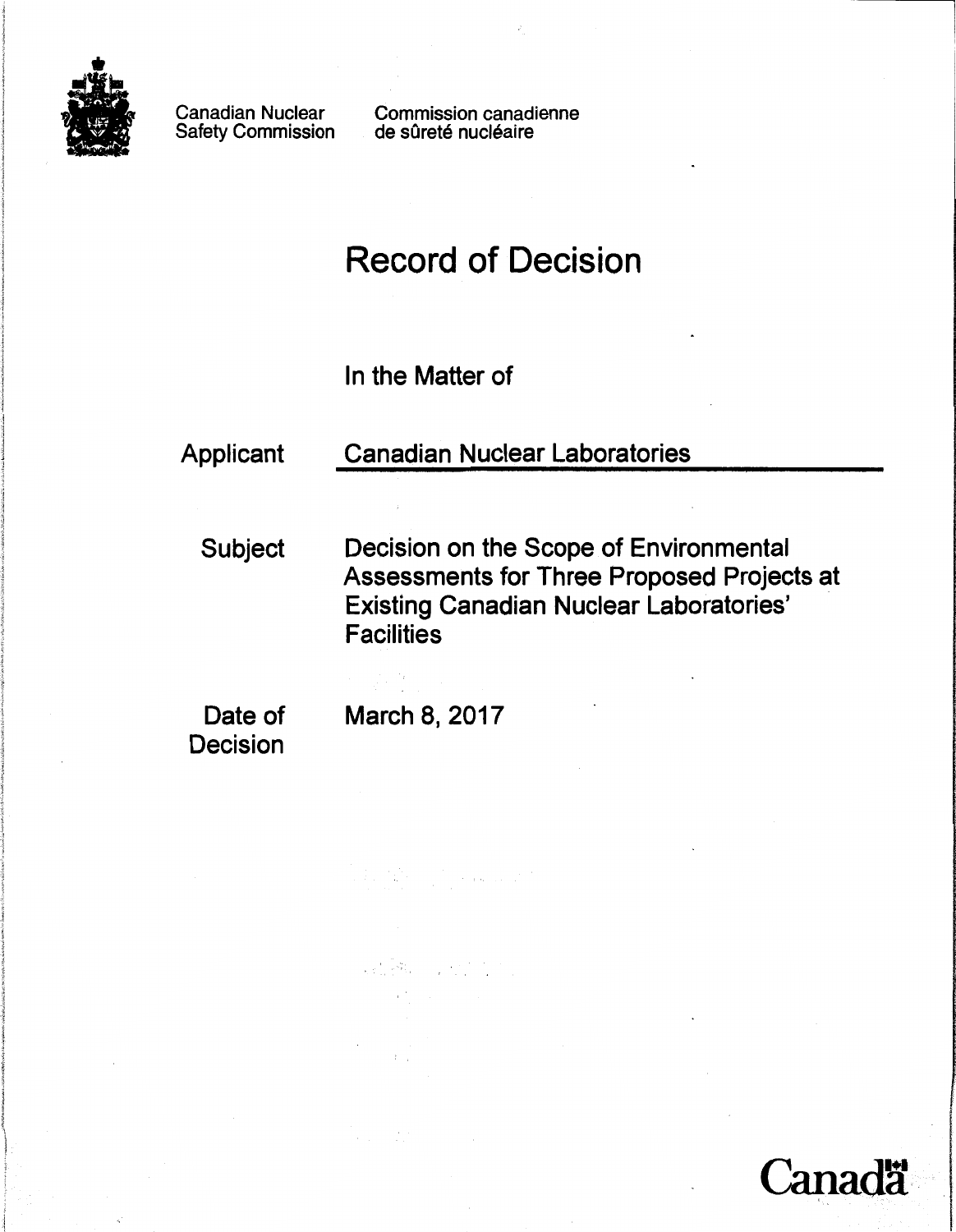# **RECORD OF DECISION**

| Applicant:                        | <b>Canadian Nuclear Laboratories</b>                                                                                                                  |
|-----------------------------------|-------------------------------------------------------------------------------------------------------------------------------------------------------|
| Address/Location:                 | Chalk River Laboratories, 286 Plant Road, Chalk River,<br>Ontario, K0J 1J0                                                                            |
| Purpose:                          | Commission Decision on the Scope of Environmental<br>Assessments for three proposed projects at existing<br>Canadian Nuclear Laboratories' facilities |
| Project descriptions<br>received: | July 5, 2016                                                                                                                                          |
| Date of decision:                 | March 8, 2017                                                                                                                                         |
| Location:                         | <b>Canadian Nuclear Safety Commission (CNSC)</b><br>280 Slater St., Ottawa, Ontario                                                                   |
| Members present:                  | M. Binder, Chair                                                                                                                                      |

**Decision: EA Scope Determination**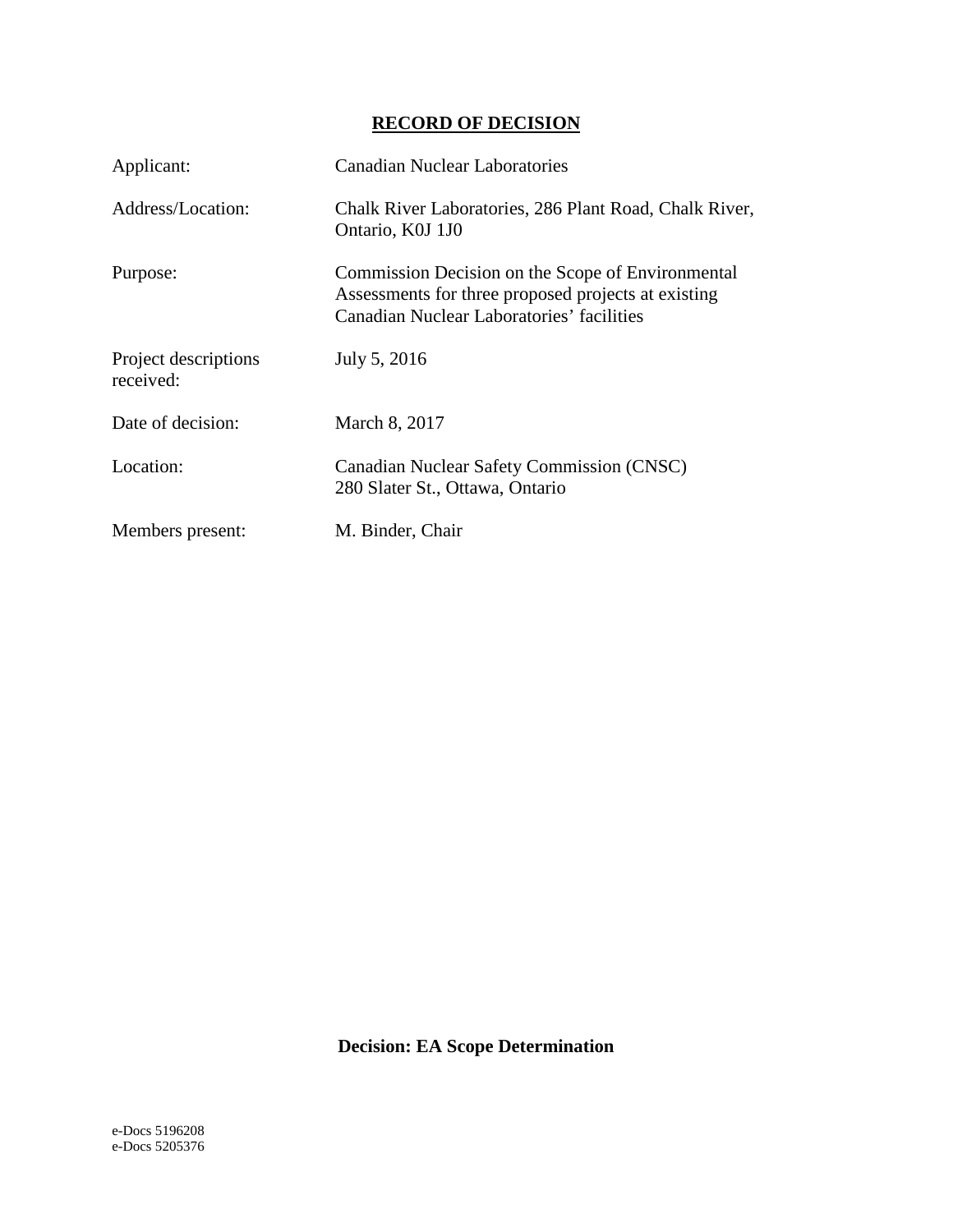# **Table of Contents**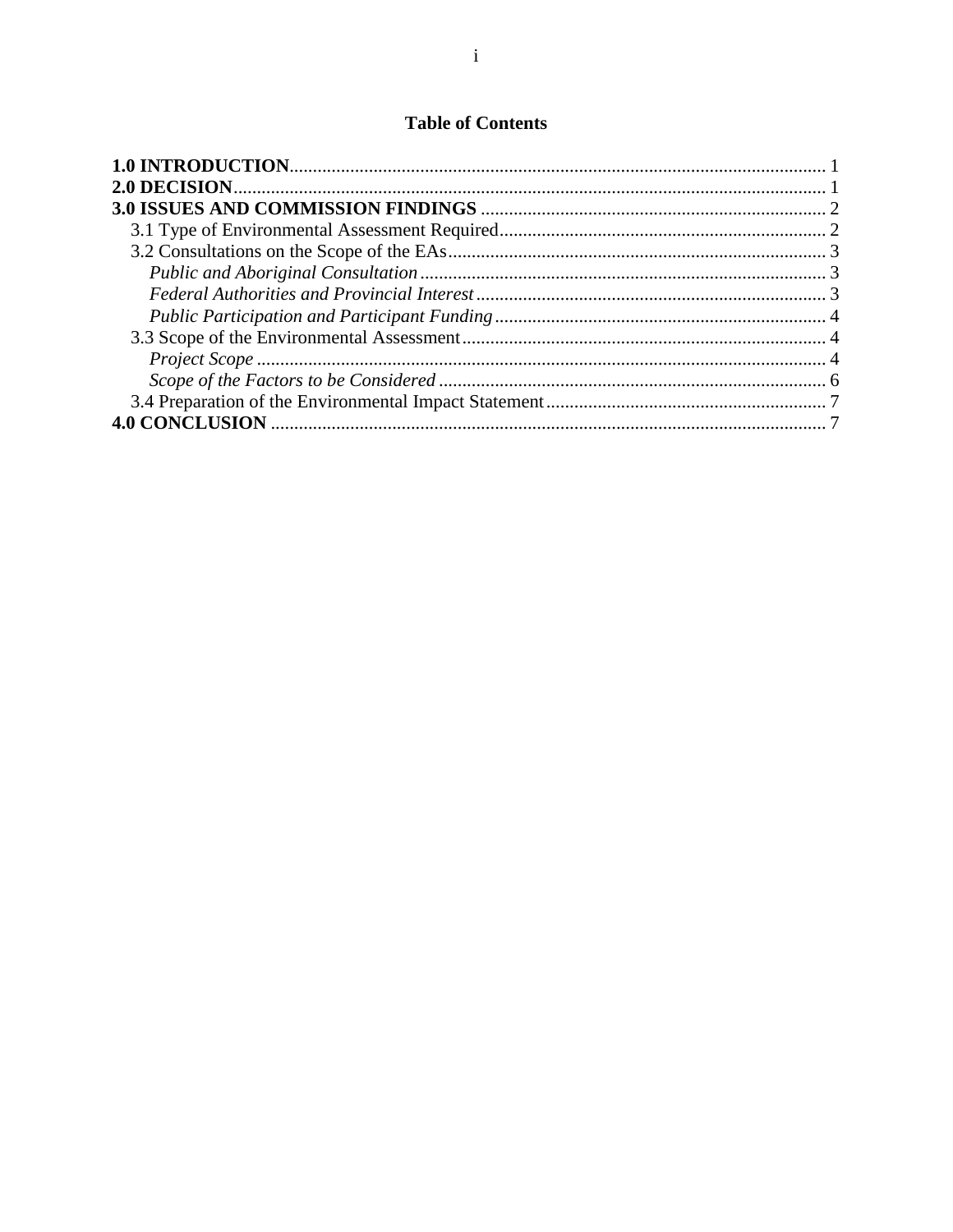#### <span id="page-3-0"></span>**1.0 INTRODUCTION**

- 1. Canadian Nuclear Laboratories (CNL) has submitted three project descriptions to the Canadian Nuclear Safety Commission<sup>[1](#page-3-2)</sup> (CNSC). For each of the three projects, Environmental Assessments (EAs) are required and this decision reflects the Commission's decision on the scope of these three EAs.
	- Nuclear Power Demonstration closure project (NPD project) at the NPD waste facility near Rolphton, ON
	- Near Surface Disposal Facility (NSDF project) at Chalk River Laboratories (CRL), ON
	- *In situ* decommissioning of the Whiteshell Reactor #1 (WR-1 Decommissioning project) at Whiteshell Laboratories, MB
- 2. Before the Commission can consider authorizing the licensing of the proposed projects pursuant to the *Nuclear Safety and Control Act*[2](#page-3-3) (NSCA), the Commission must, in accordance with the requirements of the *Canadian Environmental Assessment Act, 2012*[3](#page-3-4) (CEAA 2012), make decisions on the EA of each proposal.
- 3. CEAA 2012 applies to all three projects as they are considered "designated projects" in accordance with paragraph 37(b) of the *Regulations Designating Physical Activities.*
- 4. Under section 15 of CEAA 2012, the CNSC is considered to be the Responsible Authority (RA) for these proposed projects, and is first required to make a decision on the scope of the factors to be assessed in the EA for each individual project.

Issue

- 5. In considering the EA Guidelines, the Commission was required to decide, pursuant to paragraphs 19(1)(a) to (h) of CEAA 2012:
	- a) the *scope of the factors* to be taken into consideration in the conduct of the EA of each project
- 6. Pursuant to section 22 of the NSCA, the President of the Commission established a Panel of the Commission to make this decision. The Commission, in making its decision, considered the written submission from CNSC staff (CMD 17-H100).

# <span id="page-3-1"></span>**2.0 DECISION**

7. Based on its consideration of the matter, as described in more detail in the following

<span id="page-3-2"></span><sup>&</sup>lt;sup>1</sup> The *Canadian Nuclear Safety Commission* is referred to as the "CNSC" when referring to the organization and its staff in general, and as the "Commission" when referring to the tribunal component.  $2$  Statutes of Canada (S.C.) 1997, chapter (c.) 9.

<span id="page-3-4"></span><span id="page-3-3"></span> $3$  S.C. 2012, c. 19, s. 52.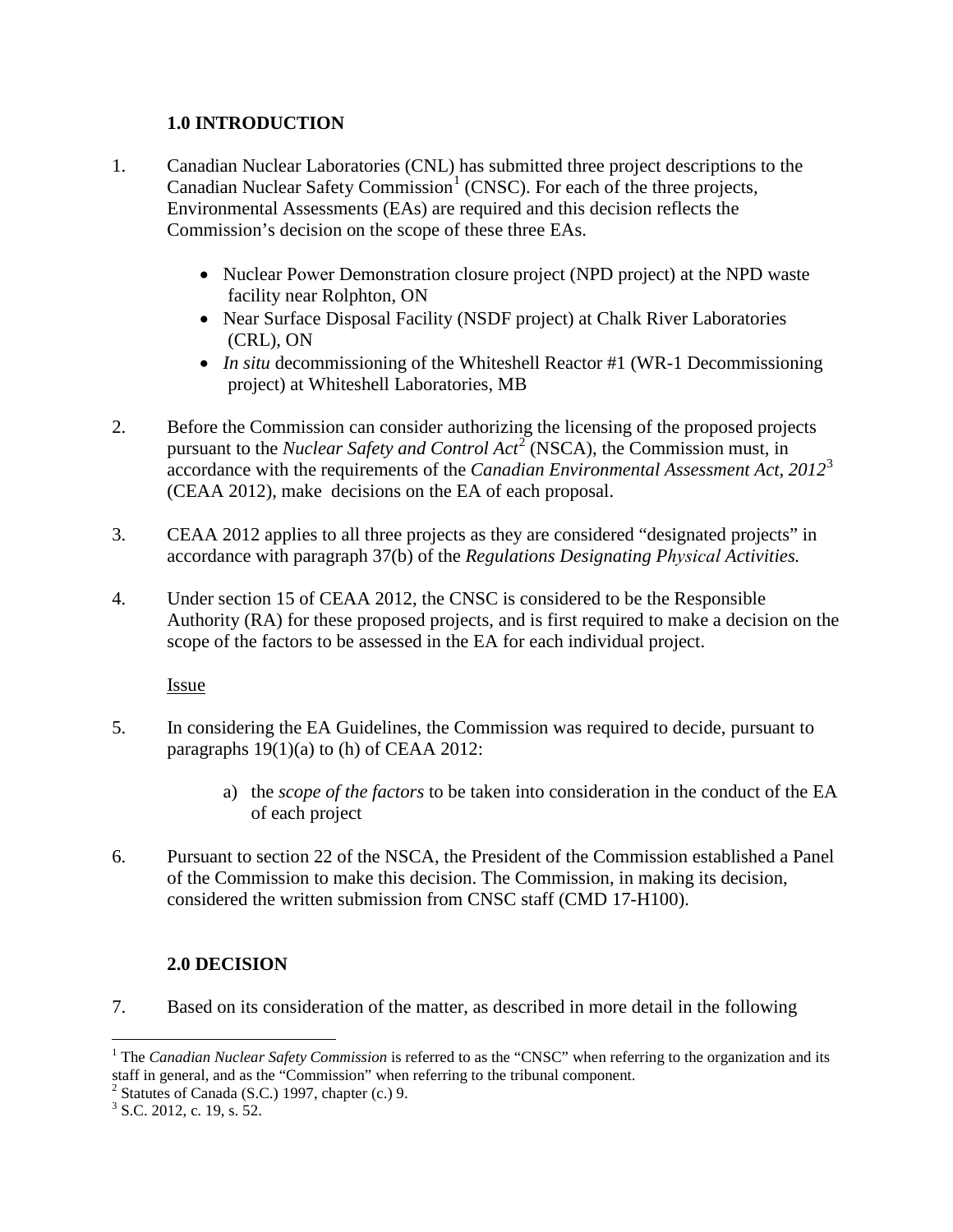sections of this *Record of Decision*,

the Commission, pursuant to section 19 of CEAA 2012, determines the scope of the factors for the EA for each of the proposed projects to include the factors mandated in paragraphs 19(1)(a) to (h) of CEAA 2012, with no additional factors.

8. The Commission decides that CNL is to consider the Guidelines for information and requirements on identifying valued components and spatial and temporal boundaries, and engage Indigenous groups and the public on these topics. Furthermore, the Commission has determined that CNL is to consider the longest period of potential effects when defining temporal boundaries, as outlined in section 5.2.2 of the Guidelines.

# <span id="page-4-0"></span>**3.0 ISSUES AND COMMISSION FINDINGS**

#### <span id="page-4-1"></span>**3.1 Type of Environmental Assessment Required**

- 9. The Commission notes that CNSC staff reviewed the three project descriptions and the proposed activities pertaining to each proposed project and is of the opinion that CEAA 2012 applies to all three projects in accordance with paragraph 37(b) of the *Regulations Designating Physical Activiti[es](#page-4-2)<sup>4</sup>* . The Commission agrees and notes that each of the three projects requires an EA under CEAA, 2012.
- 10. The Commission recognizes that the *Generic Guidelines for the Preparation of an Environmental Impact Statement pursuant to the Canadian Environmental Assessment Act, 2012<sup>[5](#page-4-3)</sup>* (the Guidelines) apply to the proposed projects. The Guidelines provide proponents with the information required for the preparation of their technical studies, including sufficient guidance on the scope of the factors to be considered in the EAs.
- 11. Pursuant to section 22 of CEAA 2012, the CNSC as the RA with respect to the designated projects must ensure that:
	- (a) *an environmental assessment of the designated project is conducted*
	- (b) *a report is prepared with respect to that environmental assessment*

<span id="page-4-3"></span><span id="page-4-2"></span><sup>&</sup>lt;sup>4</sup> SOR/2012-147<br><sup>5</sup> Canadian Nuclear Safety Commission – *Generic Guidelines for the Preparation of an Environmental Impact Statement Pursuant to the Canadian Environmental Assessment Act*, May, 2016.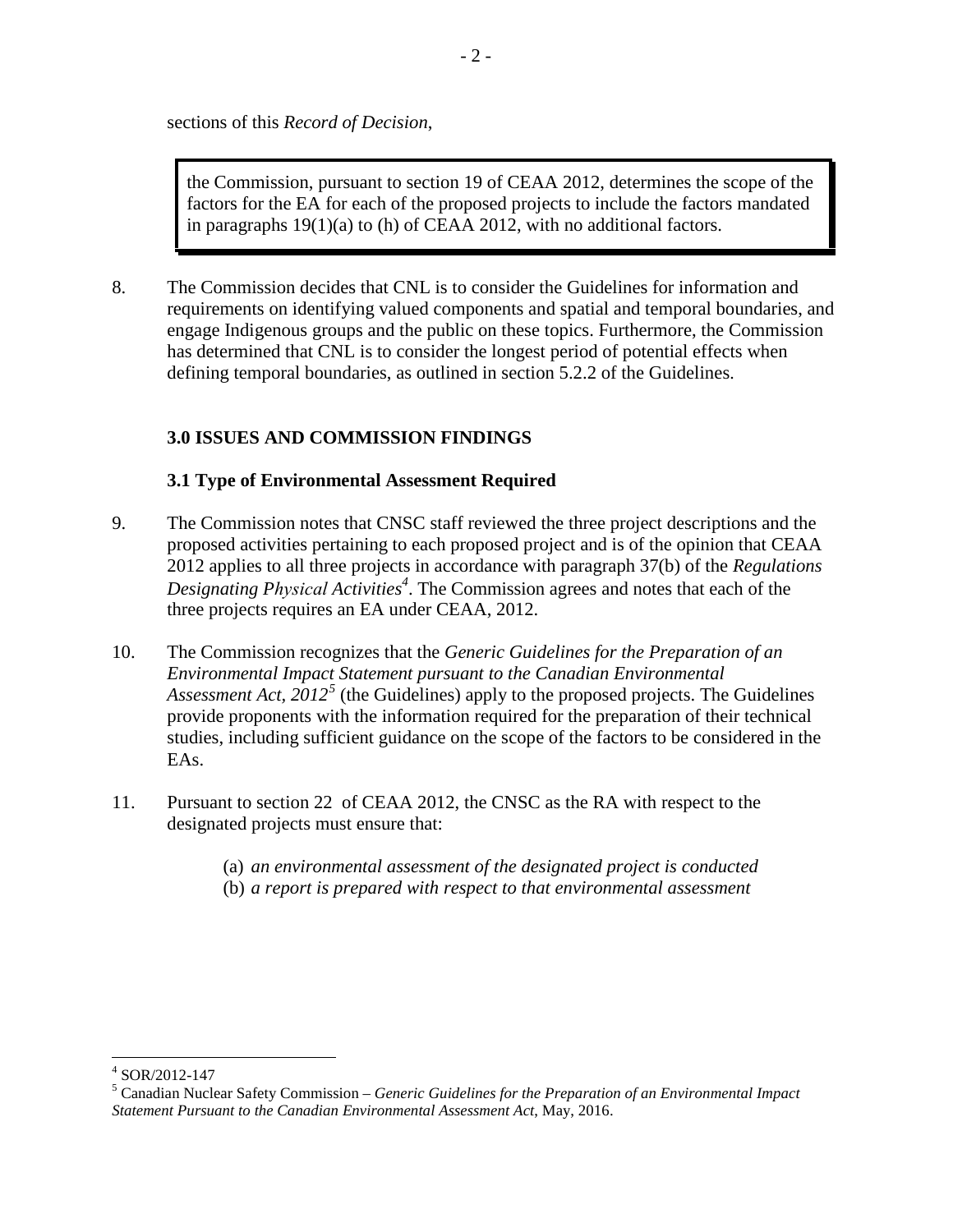#### <span id="page-5-0"></span>**3.2 Consultations on the Scope of the EAs**

#### <span id="page-5-1"></span>*Public and Aboriginal Consultation*

- 12. The Commission recognizes that the common law duty to consult with Aboriginal<sup>[6](#page-5-3)</sup> groups applies when the Crown contemplates actions that may adversely affect potential or established Aboriginal and/or treaty rights. The CNSC ensures that all of its licensing and EA decisions under CEAA 2012 and the *Nuclear Safety and Control Act* (NSCA) uphold the honour of the Crown and consider Aboriginal peoples' potential or established Aboriginal and/or treaty rights pursuant to section 35 of the *Constitution Act,* 1982.
- 13. The Commission notes that CNSC staff identified Indigenous groups who may have an interest in each project, and that each identified group was provided with the project descriptions, notice of the commencement of the EAs, and the opportunity to apply for participant funding. The Commission also notes that CNSC staff provided a list of Indigenous groups that provided submissions during the project description review.
- 14. The Commission recognizes that CNL has completed preliminary Aboriginal engagement reports for each project. The Commission notes that CNL has committed to notifying CNSC staff of any concerns raised by Indigenous groups with respect to any impact on potential or established Aboriginal and/or treaty rights, as well as any proposed measures to address concerns raised.
- 15. CNSC staff indicated its view that the preliminary Aboriginal engagement work conducted by CNL is satisfactory. CNSC staff would continue to monitor CNL's progress throughout the regulatory review process to ensure compliance with the requirements of REGDOC-3.2.2, *Aboriginal Engagement*[7](#page-5-4) , and CEAA 2012. The Commission concurs with CNSC staff and is satisfied with the work performed by CNL on this matter. The Commission is also satisfied of the consultation and engagement activities conducted by CNSC staff at this time.

#### <span id="page-5-2"></span>*Federal Authorities and Provincial Interest*

16. The Commission recognizes that CNSC staff notified all relevant federal authorities as per section 20 of CEAA 2012, as well as all relevant provincial authorities in the affected provinces (Ontario, Manitoba, Quebec) with respect to the three proposed projects. The Commission also notes that federal authorities all indicated that they possess specialist knowledge with respect to these projects and expertise that could be drawn upon during the EAs. The Commission further notes that the province of Manitoba expressed interest in receiving regular updates on the EA for the WR-1 decommissioning project, and that

<span id="page-5-3"></span> <sup>6</sup> "Aboriginal" is the term used in this document when referring to the Crown's duty to consult as that is the term used in S. 35 of the *Constitution Act*, 1982. In all other cases, "Indigenous" is the preferred terminology and used accordingly.

<span id="page-5-4"></span><sup>7</sup> Canadian Nuclear Safety Commission Regulatory Document – REGDOC-3.2.2, *Aboriginal Engagement*, February 2016.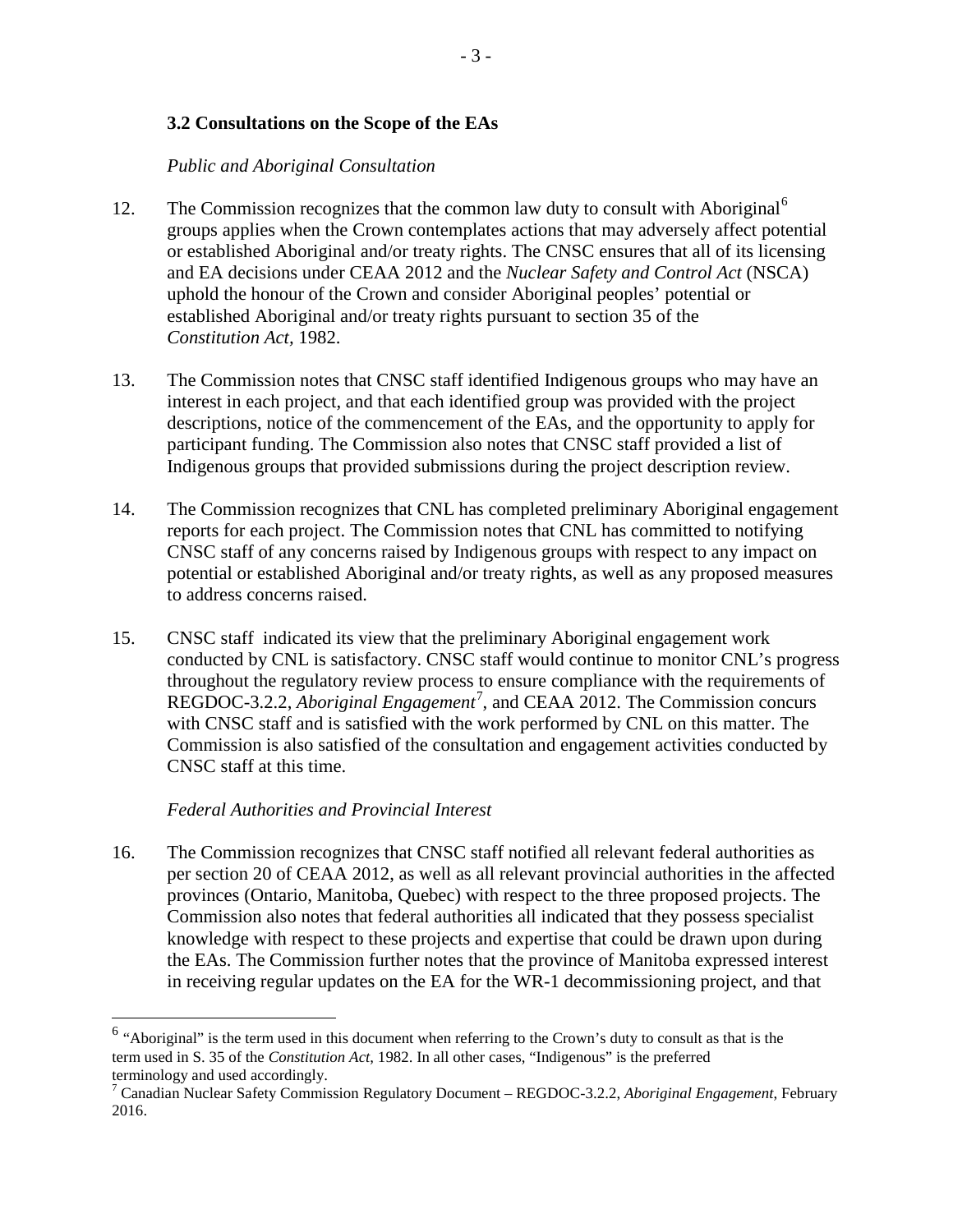the provinces of Ontario and Quebec did not provide a response with respect to the NSDF and NPD projects.

#### <span id="page-6-0"></span>*Public Participation and Participant Funding*

- 17. The Commission recognizes that section 24 of CEAA 2012 requires that the public be provided with an opportunity to participate in the EA, and under section 58 of CEAA 2012, a responsible authority must establish a participant funding program. Under paragraph 21(1)(b) of the NSCA, the CNSC has the authority to provide participant funding through its own participant funding program.
- 18. The Commission notes that the submissions from the public and Indigenous groups included questions and commentary about the projects, the project descriptions, engagement efforts and the EA process. The Commission concurs with the responses provided by CNSC staff to members of the public and the Indigenous groups, and further notes that the detailed responses from CNSC staff would be distributed to all commenters after the decision on the scope of the factors for the EAs has been made.
- 19. The Commission recognizes that future public participation opportunities for each project will include a public comment period on the draft Environmental Impact Statement (EIS), a further opportunity to comment on CNSC staff's EA Report and Commission member documentation, as well as participation in the EA and licensing public hearing process.
- 20. The CNSC offered up to \$100,000 per project to assist members of the public, Indigenous groups and other stakeholders in participating in the EA, licence application review and Commission hearing processes. Based on recommendations from an independent funding review committee, the CNSC awarded participant funding in respect of the three projects for the following amounts:
	- \$124.824.79 for the NSDF project
	- \$154,430.64 for the NPD project
	- \$158,149.50 for the WR-1 Decommissioning project

#### <span id="page-6-1"></span>**3.3 Scope of the Environmental Assessment**

#### <span id="page-6-2"></span>*Project Scope*

- 21. The Commission notes that CNL included direct and ancillary activities in its project descriptions, which are summarized below.
- 22. The NPD project pertains to the NPD waste facility, which is a former nuclear generating station that operated until 1987 and contains various structures, landfills, buried utilities and drainage facilities. The NPD waste facility is currently in a "storage with surveillance" phase of decommissioning under a Waste Facility Decommissioning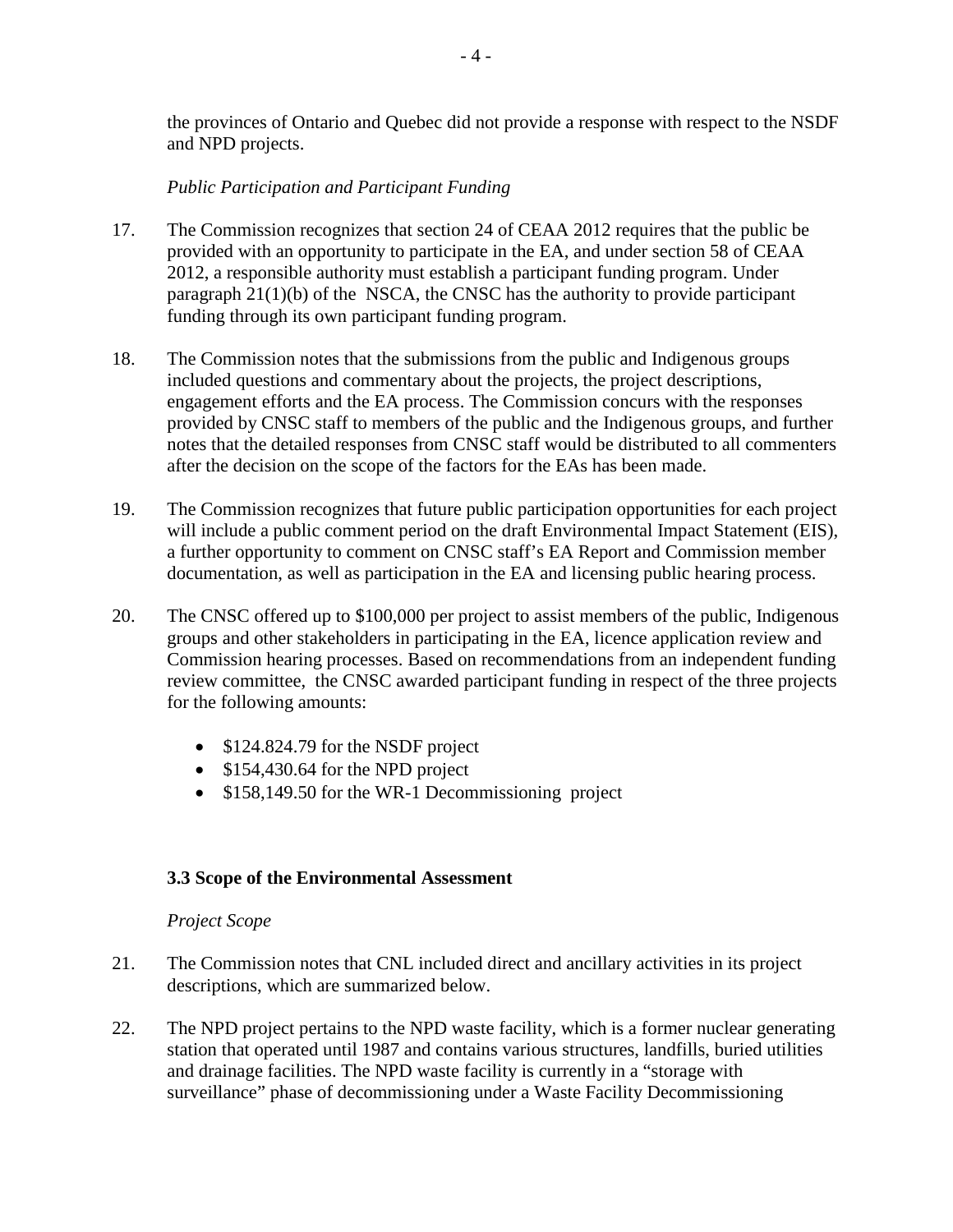Licence issued by the Commission in 2014. The following activities are proposed for this project:

- assembly and operation of a batch mixing plant on site to produce grout (for the purposes of these projects, grout means a site-specific material mix, often cement-based, and structurally stable material, which will be used to seal and isolate the waste sources), including use of water tanks, piping, power, stockpiling materials and constructing settling ponds for equipment wash out
- grouting of below-grade (underground) structures and systems (including the reactor vessel)
- removal of above-grade structures for use as backfill within the below-grade structure
- installation of concrete cap and engineered barrier over the grouted structure
- final site restoration
- long-term care and maintenance activities
- 23. The NSDF is a proposed engineered disposal facility for radioactive waste at the CRL site. The NSDF is planned to have an operating life of at least 50 years during which radioactive waste is to be emplaced in the facility. This waste consists of low-level waste, intermediate-level waste and mixed wastes (radioactive waste that also contains hazardous substances). No high-level waste and no nuclear fuel is to be placed in the proposed NSDF. The NSDF would have a disposal capacity of approximately 1 million  $\text{m}^3$ . The NSDF would be an engineered mound built at near surface level on the CRL site. The engineered mound would be cellular, made up of multiple disposal cells consisting of:
	- base liner and final cover systems
	- leachate collection and leak detection systems
	- environmental monitoring systems
	- supporting infrastructure
	- security systems

The proposed project would also include a wastewater treatment plant and supporting infrastructure such as a truck wheel wash, vehicle monitoring and weighing stations, work stations and change facilities, security systems to monitor access and egress, construction trailers, and marine containers or tents for storage of construction materials.

- 24. The WR-1 Reactor is a former nuclear research reactor that operated until 1985. The following activities are being proposed for this project:
	- preparation for *in situ* decommissioning
	- assembly of a temporary batch mixing plant on site (if required, otherwise use of a local grout supplier to prepare and transport grout to the site)
	- grouting of below-grade (underground) structures and systems (including the reactor vessel)
	- removal of above-grade structures and systems for use as backfill within the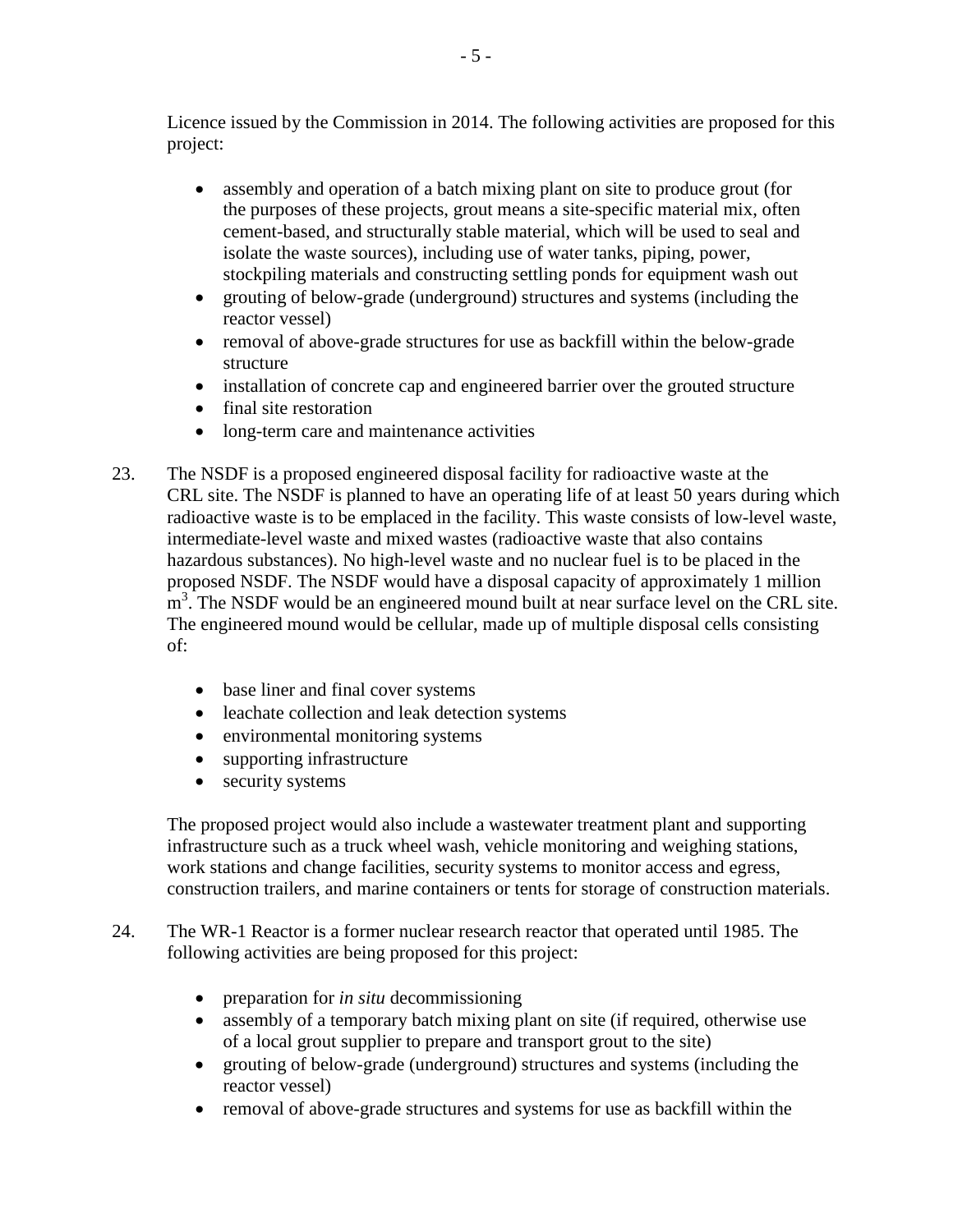below-grade structure

- installation of engineered cover over the grouted structure
- final site restoration
- long-term care and maintenance activities
- additional temporary infrastructure
- additional groundwater monitoring wells

Some temporary infrastructure would also be required in order to facilitate decommissioning. Additional groundwater monitoring wells would be installed, as required, to monitor the performance of the in situ decommissioned facility. CNL is currently decommissioning the Whiteshell site under a Nuclear Research and Test Establishment Decommissioning Licence, which expires on December 31, 2018.

25. The Commission concurs with CNSC staff that the project components and activities listed in each project description, as detailed in CMD 17-H100, are appropriate.

<span id="page-8-0"></span>*Scope of the Factors to be Considered*

- 26. The Commission acknowledges that all three EAs are required to take into account subsection 19(1) factors of CEAA 2012:
	- a) *the environmental effects of the designated project, including the environmental effects of malfunctions or accidents that may occur in connection with the designated project and any cumulative environmental effects that are likely to result from the designated project in combination with other physical activities that have been or will be carried out*
	- b) *the significance of the effects*
	- c) *comments from the public*
	- d) *mitigation measures that are technically and economically feasible and that would mitigate any significant adverse environmental effects of the designated project*
	- e) *the requirements of the follow-up program in respect of the designated project*
	- f) *the purpose of the designated project*
	- g) *alternative means of carrying out the designated project that are technically and economically feasible and the environmental effects of any such alternative means*
	- h) *any change to the designated project that may be caused by the environment*
	- i) *the results of any relevant study conducted by a committee established under*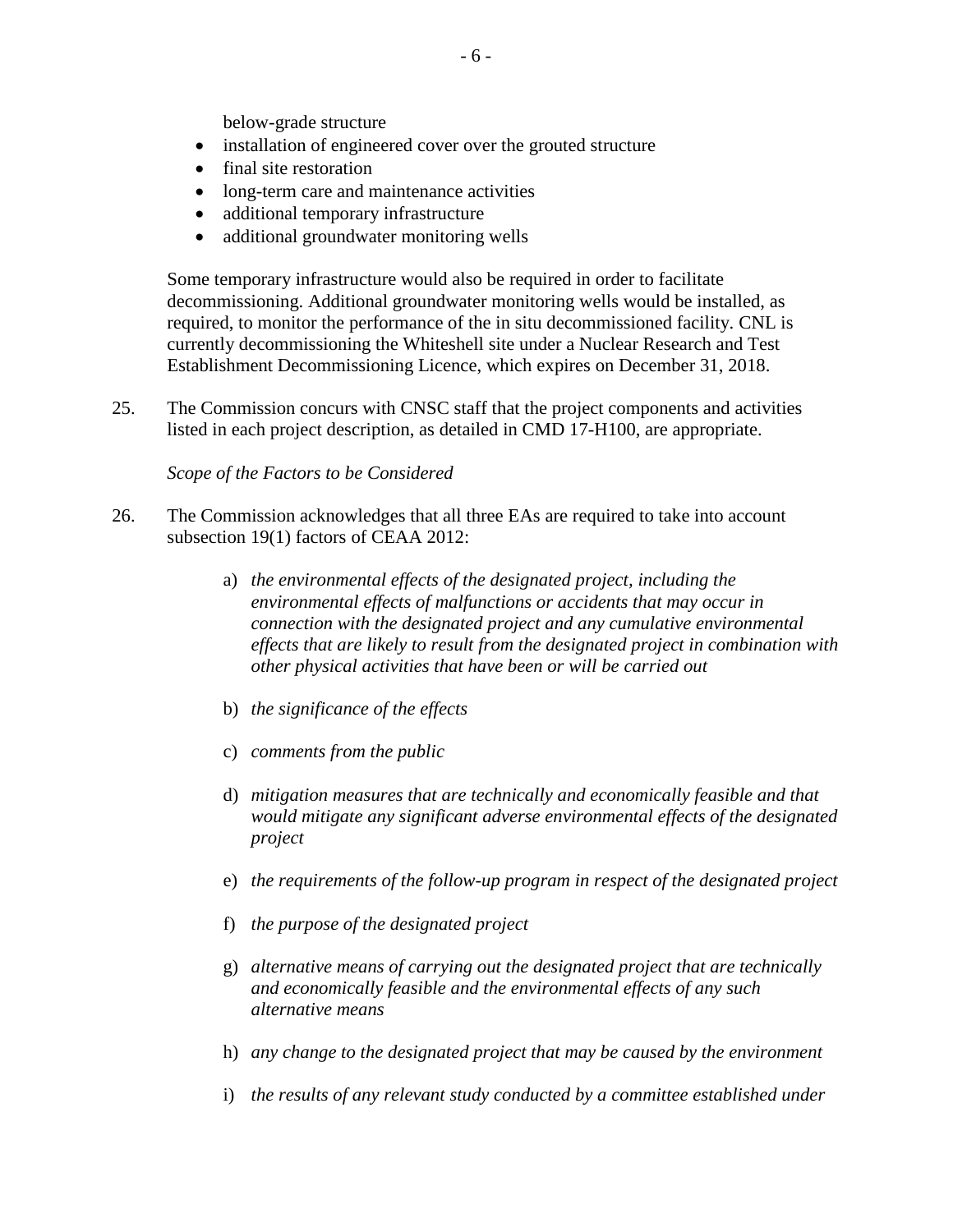*section 73 or 74*

- j) *any other matter relevant to the EA that the responsible authority, or – if the EA is referred to a review panel – the Minister, requires to be taken into account*
- 27. The Commission recognizes that paragraph i) does not apply to the three proposed CNL EAs as there are no relevant regional studies conducted by a committee established by the Minister to consider.
- 28. The Commission notes that CNL is to refer to the Guidelines for information and requirements on identifying valued components and spatial and temporal boundaries, and engage Indigenous groups and the public on these topics. In determining the scope of the factors to be considered in the EA, the Commission accepts the recommendation from CNSC staff that CNL is to consider the longest period of potential effects when defining temporal boundaries, as outlined in section 5.2.2 of the Guidelines.
- 29. The Commission is satisfied with the information provided by CNSC staff, and accepts CNSC staff's recommendation that the scope of the factors for the EA for each of the proposed projects includes the factors mandated in paragraphs 19(1)(a) to (h) of CEAA 2012 with no additional factors requiring consideration.

#### <span id="page-9-0"></span>**3.4 Preparation of the Environmental Impact Statement**

30. The Commission notes that CNL is to prepare an EIS for each of the three projects, as directed in the Guidelines.

# <span id="page-9-1"></span>**4.0 CONCLUSION**

- 31. The Commission has considered the information from CNSC staff as presented for reference on the record.
- 32. The Commission decides that the scope of the factors for the EA for each of the proposed projects is to include the factors mandated in paragraphs 19(1)(a) to (h) of CEAA 2012, with no additional factors requiring consideration.
- 33. The Commission decides that CNL is to consult the Guidelines for information requirements on identifying valued components and spatial and temporal boundaries, and that CNL is to consider the longest period of potential effects when defining temporal boundaries, as outlined in section 5.2.2 of the Guidelines.
- 34. The Commission notes that the three EAs will consider Indigenous traditional knowledge and community knowledge.